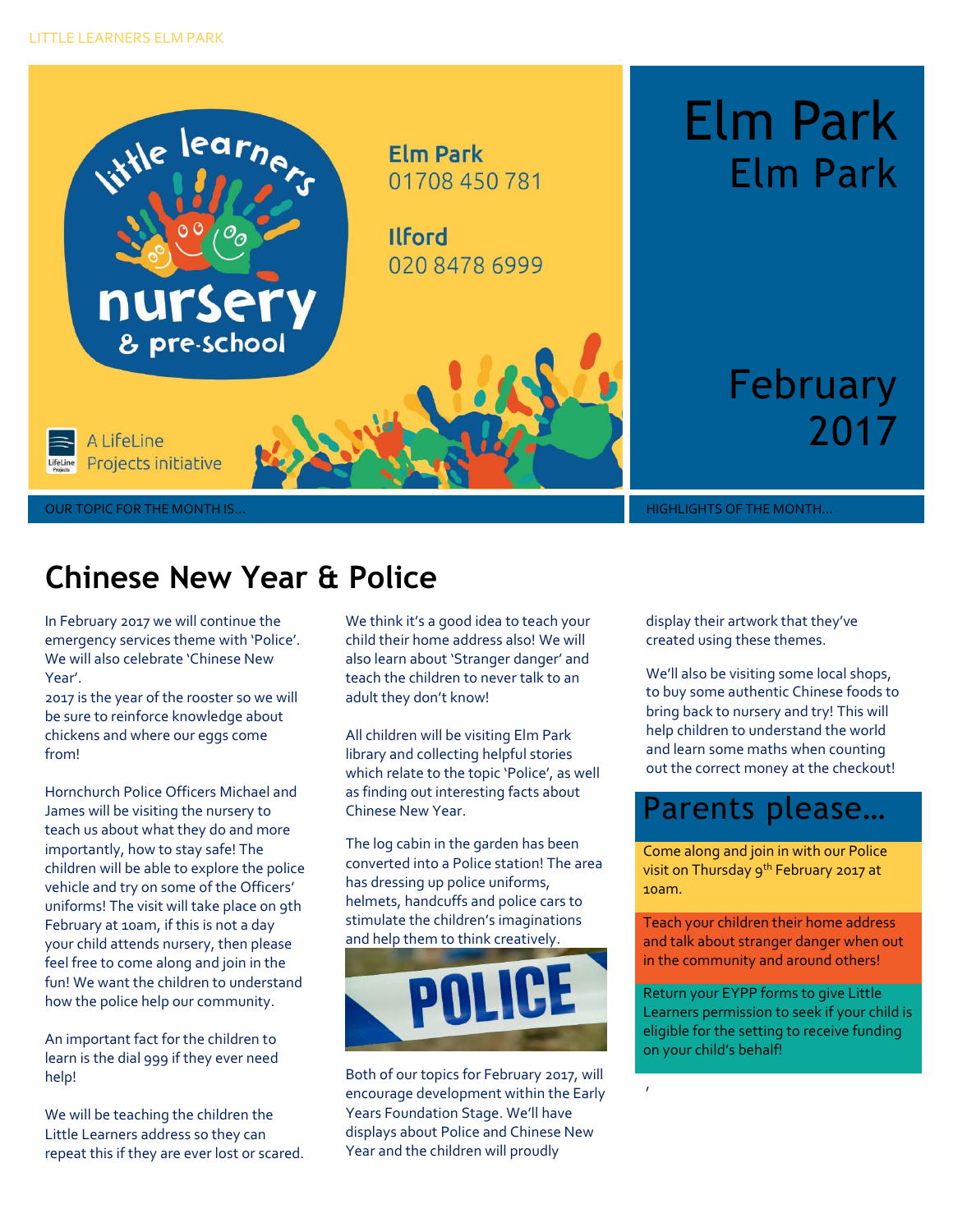Some distinguished age appropriate activities taking place may be…

*Little Smilers (age 0-16months*): *learning emergency services songs and playing instruments to the beat of the music, group painting of junk model police cars*, *collage paper dragons, handprint roosters.*

*Little Snowflakes (age 16-24 months): colouring in pictures of Police & Police cars, making police wanted signs*, making police badges, *Creating Chinese Lanterns, making Chinese crowns.*

*Little Sun-shines (age 2-3years): making police hats, making paper plate Rooster puppets, colouring pictures of our Chinese animal, Making toilet tube firecrackers.*

*Little Stars (age 3-5years): creating wanted posters using tea bags, playing group relatable garden games such as 'please Mr police man can I cross the road', creating our own tangram puzzle. Making toilet tube roosters, dressing up and role play as police officers.* 

#### Song for February

'Five Green Dragons'

*(to the tune 5 Little monkeys jumping on the bed)*

*Five green dragons Making such a roar, One danced away And then there were four. Four green dragons Dancing 'round a tree, One danced away And then there were three. Three green dragons Dancing 'round you, One danced away And then there were two. Two green dragons Dancing in the sun , One danced away And then there was one . One green dragon Having lots of fun She danced away, And then there were none.*

#### Game for February

#### Please Mr Policeman can I cross the road?

Child asks: 'Please Mr Policeman can I cross the road?'

Policeman says: Only if you're wearing (choose an item of coloured clothing)

*This game will develop your children's knowledge of learning colours and recognising what items of clothing they are wearing as well as listening skills!*

## Little Learners Elm Park

15 St Nicholas Avenue Elm Park, Essex RM12 4PT

01708 450 781

Little Learners is a LifeLine Projects initiative. LifeLine Projects is a UK registered charity no : 1084634